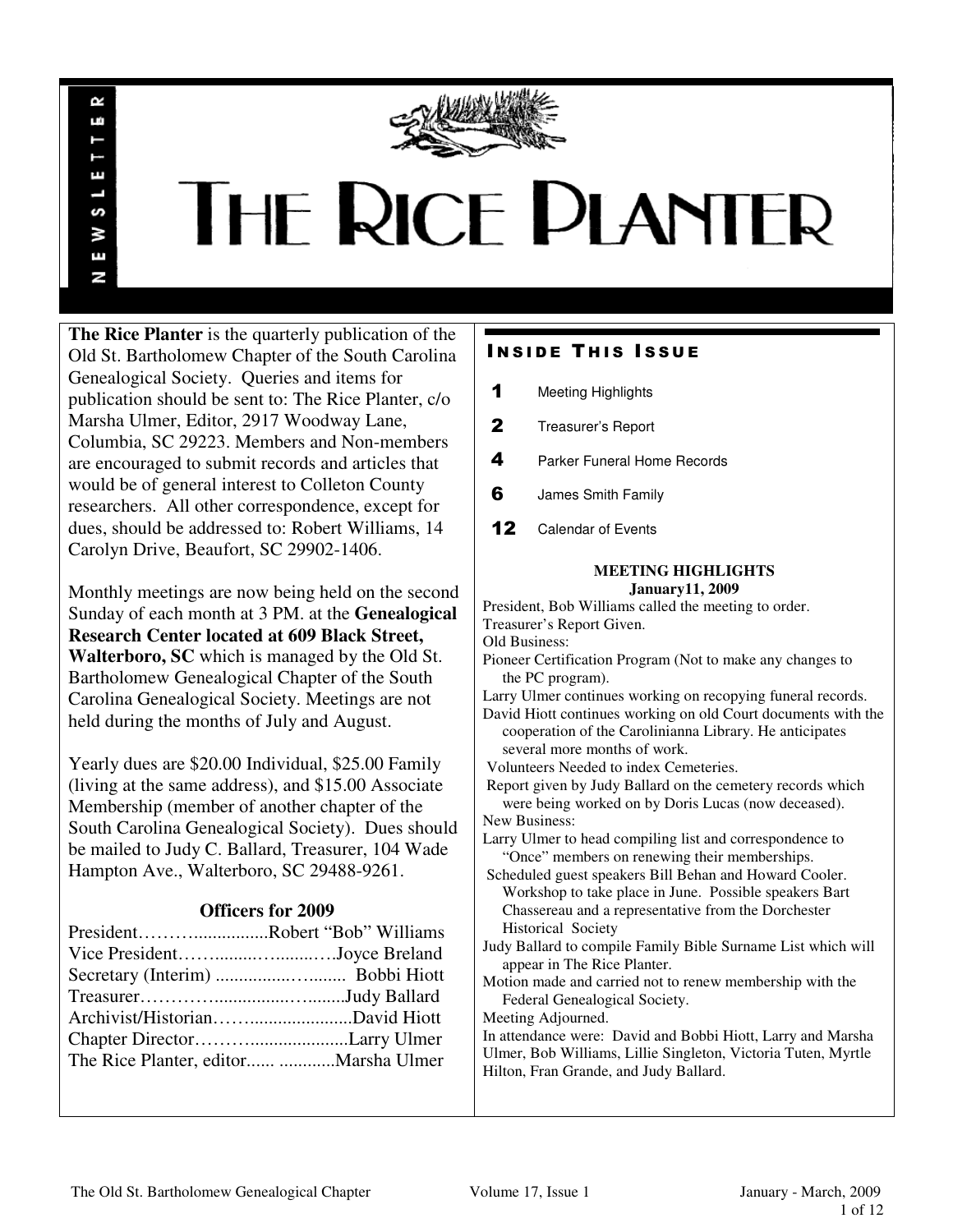| <b>February 8, 2009</b>                                             |          | <b>TREASURER'S REPORT HIGHLIGHTS</b>                             |                             |              |
|---------------------------------------------------------------------|----------|------------------------------------------------------------------|-----------------------------|--------------|
| President, Bob Williams called the meeting to order.                |          |                                                                  | Jan 1, 2009 to Jan 31, 2009 |              |
| Treasurer's Report was approved.                                    |          |                                                                  |                             |              |
| Larry Ulmer mailed correspondence regarding membership              |          | <b>Beginning Balance:</b>                                        |                             | 2,982.04     |
| renewal.                                                            |          | Income:                                                          |                             |              |
| Guest Speaker this afternoon was Ms. Wevoneda Minus. She            |          | <b>Total Income:</b>                                             |                             | $\bf{0}$     |
| shared with us the researching of her ancestors. Today she          |          | <b>Expenses:</b>                                                 |                             |              |
| showed us research which she had done on her Uncle Sandy            |          | Dues and Subscriptions                                           | 42.00                       |              |
| Watson born between 1844-1846. She followed up her                  |          | <b>Total Expenses:</b>                                           |                             | $-42.00$     |
| Presentation with documents using an overhead projector.            |          |                                                                  |                             |              |
| She is continuing her research on her $3rd$ Great Grandfather       |          | <b>Ending Balance:</b>                                           |                             | 2,940.04     |
| "Catoe Watson". She took questions at the close of her              |          |                                                                  |                             |              |
| presentation.                                                       |          | <b>TREASURER'S REPORT HIGHLIGHTS</b>                             |                             |              |
| Our guest speaker at the March meeting will be Mr. William          |          | Feb 1, 2009 to Feb 28, 2009                                      |                             |              |
| Behan.                                                              |          |                                                                  |                             |              |
| Meeting Adjourned.                                                  |          | <b>Beginning Balance:</b>                                        |                             | 2.940.04     |
| In attendance were: David and Bobbi Hiott, Victoria Tuten,          |          | Income:                                                          |                             |              |
| Libby Steadman, Robert Williams, Walli Washington, Yvonne           |          | Dues                                                             | 725.00                      |              |
| S. Chandler, Yvonne Edwards, Larry and Marsha Ulmer, Lillie         |          | Donations ( $P & S$ )                                            | 75.00*                      |              |
| Singleton, Matt Hiott, and Wevoneda Minus.                          |          | Donations                                                        | 86.00                       |              |
|                                                                     |          | Copies                                                           | 3.00                        |              |
| <b>MEETING HIGHLIGHTS</b>                                           |          | <b>Book Sales</b>                                                | 219.00                      |              |
| <b>March 8, 2009</b>                                                |          | <b>Total Income:</b>                                             |                             | 1,108.00     |
| President, Bob Williams called the meeting to order.                |          | <b>Expenses:</b>                                                 |                             |              |
| Treasurer's Report was approved.                                    |          | Liability Insurance                                              | 742.00                      |              |
| Motion made and carried to reimburse Bob Williams for the           |          | Dues and Subscriptions                                           | 106.96                      |              |
| cost of an overhead projector making it an asset for our            |          | Supplies                                                         | 64.49                       |              |
| Chapter.                                                            |          | Postage                                                          | 55.44                       |              |
| Guest Speaker this afternoon was Mr. Bill Behan. His                |          | <b>Total Expenses:</b>                                           |                             | $-968.89$    |
| presentation was on the early history of Callawassie Island         |          |                                                                  |                             |              |
| in Beaufort County, SC. He took questions at the close of           |          | <b>Ending Balance:</b>                                           |                             | 3,079.15     |
| his presentation.                                                   |          |                                                                  |                             |              |
| Meeting Adjourned.                                                  |          |                                                                  |                             |              |
| In attendance were: Judy Ballard, Victoria Tuten, Jane DeWitt,      |          | NEW ACQUISITIONS TO OLD ST. BARTHOLOMEW                          |                             |              |
| English and Jewel Peavy, Robert Williams, Larry Ulmer,              |          |                                                                  | <b>GENEALOGICAL CHAPTER</b> |              |
| David and Bobbi Hiott, Libby Steadman, Ed and Buddy                 |          |                                                                  | <b>RESEARCH CENTER</b>      |              |
| Shaffer, Sarah and I.C., JoAnne Boone, Azalea Olson, Bill<br>Behan. |          |                                                                  |                             |              |
|                                                                     |          | <b>NAME OF ITEM</b>                                              |                             | <b>DONOR</b> |
| <b>TREASURER'S REPORT HIGHLIGHTS</b>                                |          | Newspaper Articles, Misc. by<br><b>Beulah Glover</b>             |                             | Judy Ballard |
|                                                                     |          |                                                                  |                             |              |
| Nov 10, 2008 to Dec 31, 2008                                        |          |                                                                  |                             |              |
| <b>Beginning Balance:</b>                                           | 2,669.57 |                                                                  | <b>SPECIAL THANK YOU</b>    |              |
| Income:                                                             |          | *We wish to thank Ray and Elva Thomas for their donation         |                             |              |
| 315.00<br>Dues                                                      |          | which is to go toward the purchase of Microfilms of the Press    |                             |              |
| Donations<br>100.00**                                               |          | and Standard Newspapers.                                         |                             |              |
| <b>Book Sales</b><br>94.50                                          |          |                                                                  |                             |              |
| 5.25<br>Copies                                                      |          | ** We wish to thank Larry and Marsha Ulmer for their             |                             |              |
| <b>Total Income:</b>                                                | 514.75   | contribution in Memory of Larry's mother, Mary Carter. This      |                             |              |
| <b>Expenses:</b>                                                    |          | donation is to go toward the purchase of Microfilms of the Press |                             |              |

We wish to thank Norman and Bonnie Ketchie for offering to sell our cemetery books at their antiques store in Walterboro, SC.

Total Expenses:  $-202.28$ 

**Ending Balance: 2,982.04** 

Dues and Subscriptions 87.00 Newsletter 112.00<br>Postage 3.28

Postage

**MEETING HIGHLIGHTS** 

and Standard Newspapers.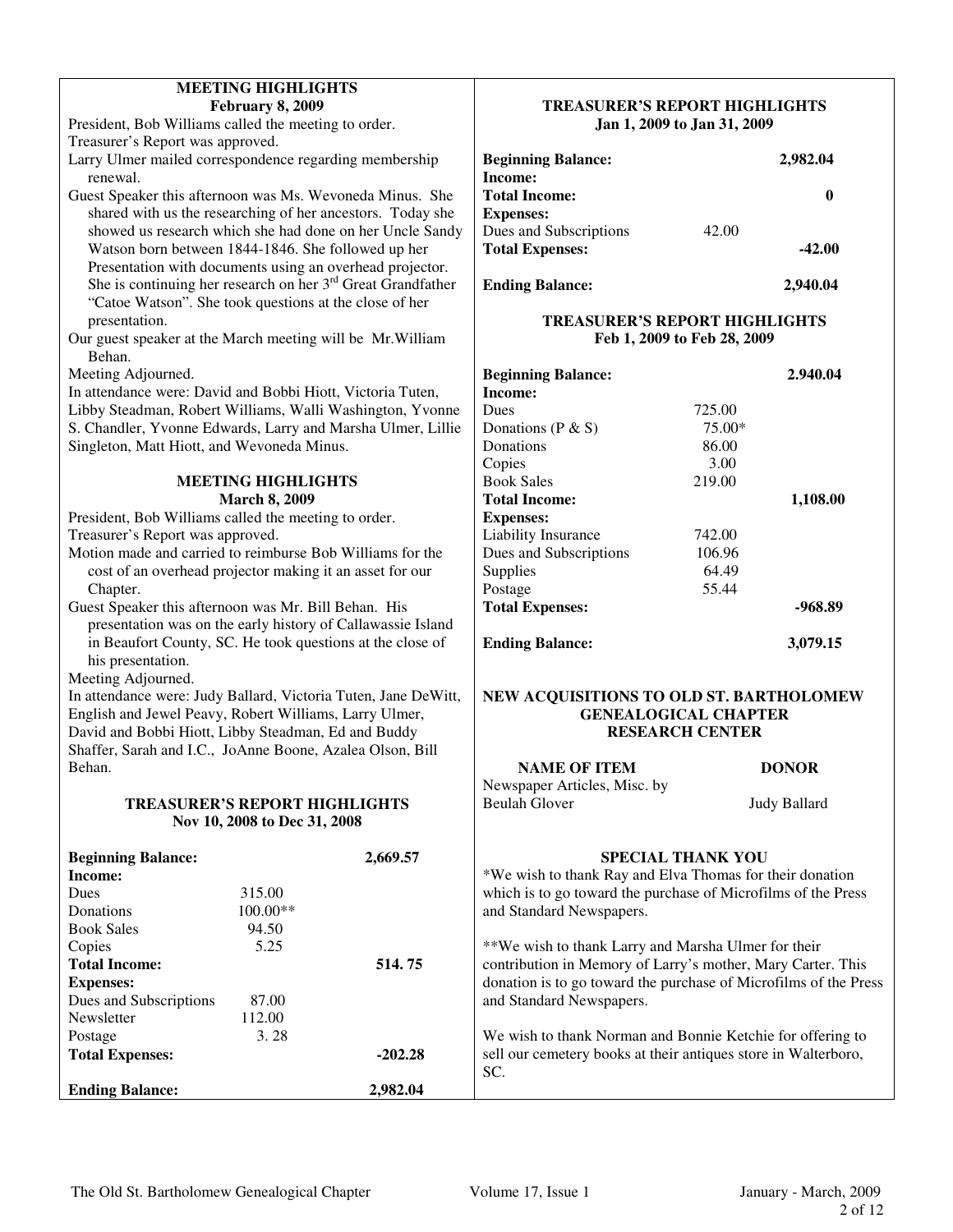### **FAMILY BIBLE RECORD SURNAME LIST**

Old St. Bartholomew Chapter is actively collecting information from old family Bible records. Listed below are those we have collected as of March 2009.

| <b>SURNAME</b>   | <b>WHOSE BIBLE</b>          | <b>SURNAME</b>   | <b>WHOSE BIBLE</b>          |  |
|------------------|-----------------------------|------------------|-----------------------------|--|
| Ackerrman        | Prudence Carter Ilderton    | Alexander        | George Barwick              |  |
| Babilonia        | George Barwick              | <b>Ballard</b>   | Rebecca S. Kershner Miller  |  |
| <b>Barefield</b> | Rebecca S. Kershner Miller  | <b>Barmer</b>    | Robert Black Jr.            |  |
| <b>Barwick</b>   | George Barwick              | <b>Batchelor</b> | George Barwick              |  |
| <b>Behling</b>   | Behling-Chapman             | Bessellieu       | John Larisey                |  |
| <b>Best</b>      | Behling-Chapman             | <b>Bishop</b>    | Joseph E. Bishop            |  |
| <b>Black</b>     | Robert Black Jr.            | <b>Blackett</b>  | George Barwick              |  |
| Bower            | George Barwick              | <b>Breland</b>   | Robert Black Jr.            |  |
| Campbell         | Robert Black Jr.            | Carter           | Prudence Carter Ilderton    |  |
| Chapman          | Behling-Chapman             | Clayton          | Joseph E. Bishop            |  |
| Craven           | George Barwick              | Crosby           | Robert Black Jr.            |  |
| Crosby           | <b>Edward Harden Dopson</b> | Cummings         | <b>Edward Harden Dopson</b> |  |
| Dean             | Rebecca S. Kershner Miller  | Dersch           | Rebecca S. Kershner Miller  |  |
| Dopson           | <b>Edward Harden Dopson</b> | Fender           | <b>Mattie Kinard Fender</b> |  |
| Florence         | Robert Black Jr.            | Folk             | Joseph E. Bishop            |  |
| Fox              | Prudence Carter Ilderton    | George           | Rebecca S. Kershner Miller  |  |
| Getsinger        | <b>Edward Harden Dopson</b> | Hacker           | Prudence Carter Ilderton    |  |
| Harley           | Prudence Carter Ilderton    | Harrison         | George Barwick              |  |
| Herndon          | Joseph E. Bishop            | Hickman          | George Barwick              |  |
| Hiers            | George Barwick              | Hill             | Prudence Carter Ilderton    |  |
| Hiott            | John Larisey                | Hughes           | George Barwick              |  |
| Hutto            | Behling-Chapman             | Idlerton         | Prudence Carter Ilderton    |  |
| James            | George Barwick              | <b>Jefferies</b> | Prudence Carter Ilderton    |  |
| Kershner         | Rebecca S. Kershner Miller  | Kinard           | <b>Mattie Kinard Fender</b> |  |
| Larisey          | John Larisey                | Lawrence         | Rebecca S. Kershner Miller  |  |
| Limehouse        | Prudence Carter Ilderton    | Linder           | Daniel Linder               |  |
| Lott             | George Barwick              | McAlhany         | Daniel Linder               |  |
| Mears            | <b>Edward Harden Dopson</b> | Miller           | Rebecca S. Kershner Miller  |  |
| Murdaugh         | <b>Edward Harden Dopson</b> | Murdaugh         | <b>Mamie Rentz Sineath</b>  |  |
| Rentz            | Mamie Rentz Sineath         | Rhoad            | Daniel Linder               |  |
| Richardson       | Joseph E. Bishop            | Risher           | <b>Edward Harden Dopson</b> |  |
| Rogers           | Rebecca S. Kershner Miller  | Rumph            | Prudence Carter Ilderton    |  |
| Sanders          | Robert Black Jr.            | Sanders          | John Larisey                |  |
| Sineath          | Mamie Rentz Sineath         | Smith            | Robert Black Jr.            |  |
| Stanfill         | George Barwick              | Strawn           | George Barwick              |  |
| Tedder           | George Barwick              | Thomas           | Robert Black Jr.            |  |
| <b>Thomas</b>    | Joseph E. Bishop            | Underhill        | Prudence Carter Ilderton    |  |
| Wade             | George Barwick              | Walker           | <b>Edward Harden Dopson</b> |  |
| Walters          | George Barwick              | Werner           | Joseph E. Bishop            |  |
| Williams         | Robert Black Jr.            | Willis           | Prudence Carter Ilderton    |  |
| Wilson           | Mamie Rentz Sineath         |                  |                             |  |

### IF YOU HAVE ACCESS TO ANY OLD FAMILY BIBLE RECORDS AND WOULD LIKE TO ADD THEM TO OUR COLLECTION PLEASE FILL OUT AND RETURN THE FORM LOCATED ON OUR WEB SITE AT http://www.bartholomew.scgen.org/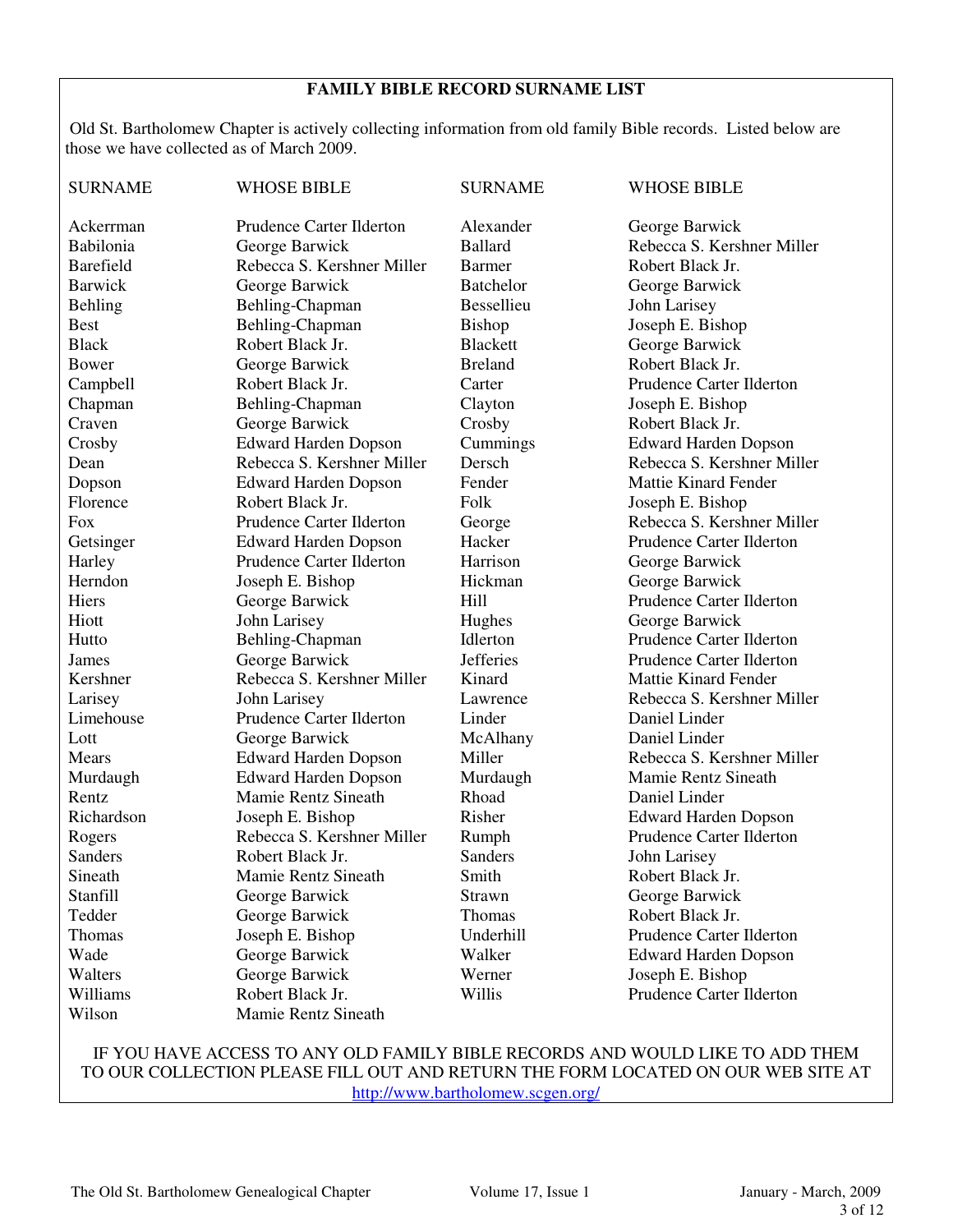### **PLEASE CORRECT YOUR RECORDS**

Funeral home record of: Mrs. Laura Hiers Griffin: Son: L. E. Griffin Jr of Hendersonville, SC (not Hardeville, SC) Dau. Mrs. Gerald Blocker of Hendersonville, SC (not Hardeville, SC) Mrs. Leon Litchfield of Hendersonville, SC (not Hardeville, SC) (These changes were contributed by David Hiott)

### **PARKER FUNERAL HOME RECORDS**

### **Mrs. Mary Groves Breaker Sheppard**. **Janet Marie Calabrese**.

b. Aug 24 1886 Osborne, SC b. Sep 25 1953 Atlantic City, NJ<br>d. May 06 1955 Colleton County Hospital degree and degree and degree and degree and degree and degree and degree d. May 06 1955 Colleton County Hospital bur: White Church Cemetery near Ravenel, SC bur: Pleasantville Cemetery near Atlantic City, NJ 1<sup>st</sup> Spouse: William Breaker 2<sup>nd</sup> Spouse: Hiram Sheppard Father: George Jackson Groves Jr. b. Osborne, SC Mother: Emma (Keeler or Keller) b. Charleston, SC **Job F. Carroll** Son: Harvey Breaker of Jacksonboro, SC b. Jul 27 1877 York County, SC Dau: Mrs. C. A. Evans of Jacksonboro, SC d. Jun 15 1955 Walterboro, Colleton County, SC Mrs. Hattie Clark Spell of Marysville bur: Live Oak Cemetery Mrs. Earl McNaughton of Alabama Occ. Retired Salesman Bro: Rev. H. S. Groves of Charleston Heights, SC Father: Thadeus Carroll b. York County, SC 15 Grandchildren and 21 Great Grandchildren . Mother: Elizabeth Caldwell, York County, SC

### **Carrie Benton Carson**

b. Mar 21 1887 Colleton County, SC **Mrs. Angie Almania Bishop Carter** d. Feb 02 1955 Colleton County Hospital b. Sep 22 1873 Colleton County, SC bur: Pine Grove Baptist Church Cemetery d. Oct 12 1955 Charleston, SC Spouse: Lee Carson bur: Peniel M. E. Cemetery Father: John H. Benton b. Colleton County, SC Spouse: Edward Loyless Carter Quillie Benton of Ruffin, SC Son: W. E. Carter of Walterboro, SC Sis: Mrs. Harvey Padgett of Smoaks, SC Bro: Melvin G. Bishop of Walterboro, SC

**Detreville Coga Carter 6. Feb 06 1880 Colleton County, SC Emory C. Carter b. Feb 06 1880 Colleton County, SC b. Feb 07 1889 Round O, SC** b. Feb 06 1880 Colleton County, SC d. Mar 25 1955 Colleton County Hospital d. Apr 23 1955 Colleton County Hospital bur: Ebenezer M. E. Church Cemetery bur: Ackerman Cemetery in Round O, SC Occ. Farmer Occ. Retired Insurance Agent Spouse Ninfa Loveless Spouse: Irma Reeves Cone Father: Benjamin Sweat Carter b. Colleton County, SC Father: C. C. Carter b. Colleton County, SC Mother: Florence Johns b. Colleton County, SC Mother: Mary J. Ackerman b. Colleton County, SC Son: Detreville Coga Carter Jr of NC Son: James B. Carter L. William Carter Dar: Mrs. Judson Rickenbaker of Round O, SC Edwin Charles Carter Step-sons: George and J. B. Cone Dau: Mrs. George A, Anderson Jr of Charleston, SC Step-dau: Mrs. Elizabeth Pace

Lewis Benjamin Carter of Ritter, SC 6. L. Carter of Washington, DC 6. Grandchildren Sis: Mrs. J. P. Mixson of Savannah.

Father: Peter Calabrese b. Italy Mother: Elizabeth Pellirie b. Camden, NJ

 Sis: Mrs. Elizabeth C. Allison of East Dorsett, VT Mrs. W. D, Glenn of Tampa, FL

bur: Peniel M. E. Cemetery Mother: Angie Lyons b. Colleton County, SC<br>Bro: Heber Benton of Ruffin, SC<br>Mother: Mahala Ann Fender b. Colleton County, S Mother: Mahala Ann Fender b. Colleton County, SC Roy Benton of Adams Run, SC Dau: Mrs. Werner L. Bridge of Charleston, SC Sis: Mrs. George F. Pellum of Walterboro, SC 3 Grandchildren

Bro: D. R., C. C. and John Carter of Cottageville, SC Bro: D. R., C. C. and John Carter of Cottageville, SC Sis: Mrs. J. P. Mixson of Savannah, GA Mrs. L. R. Reeves of Cottageville, SC Mrs. Ralph Fowler of Los Angeles, CA Mrs. Ernest Ilderton of Summerville, SC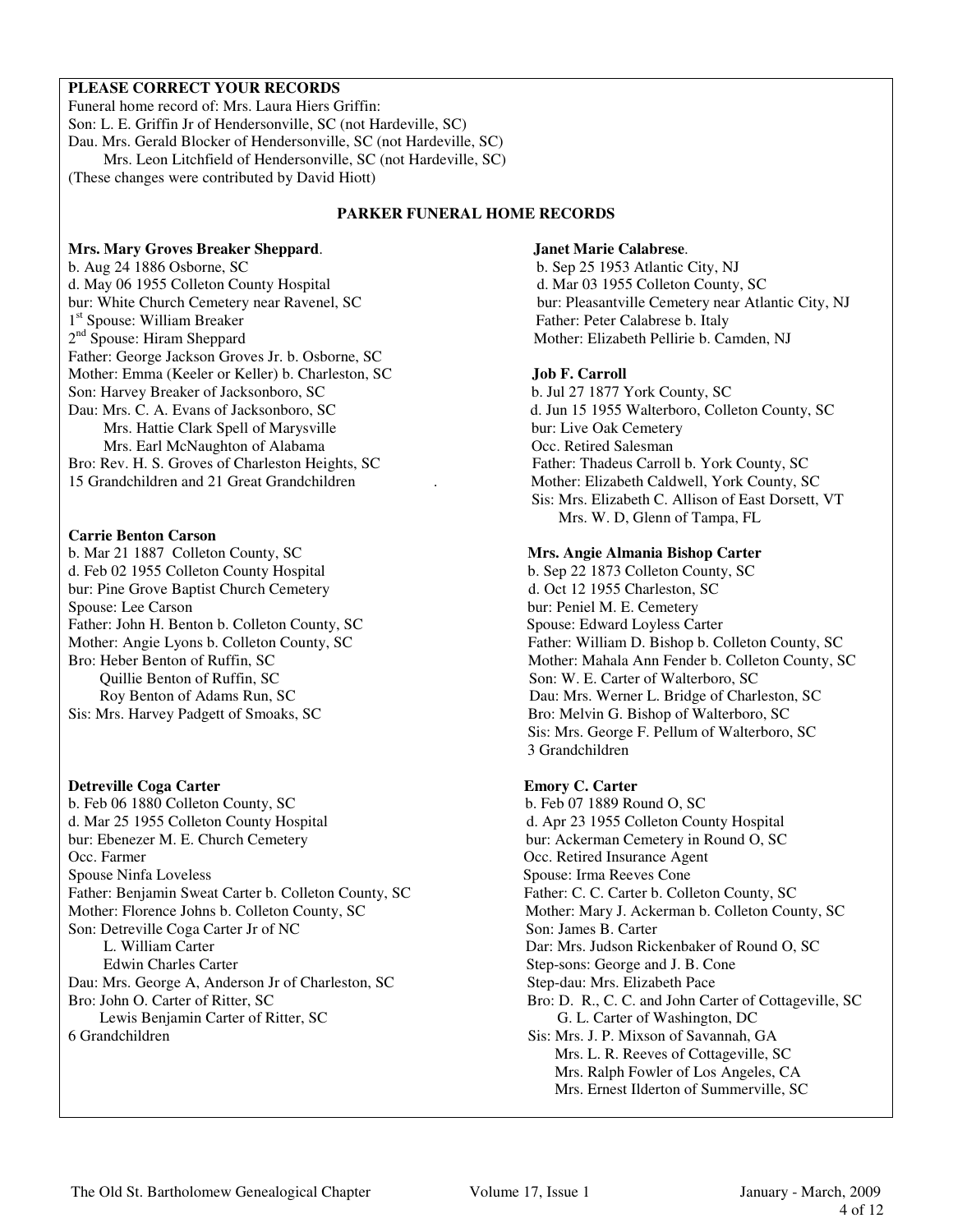### **PARKER FUNERAL HOME RECORDS cont'**

b Jan 13 1883 Smoaks, SC b. Jan 27 1892 Colleton County, SC d. Feb 25 1955 Smoaks, SC d. Jul 18 1955 Columbia,, SC bur: Smoaks, SC bur: Grace Advent Christian Spouse: Dr. Holland M. Carter **Carter Carpenter Conc. Retired Carpenter and Farmer** Occ. Retired Carpenter and Farmer Father: John Edwin Smoak b. Colleton County, SC Spouse: Jannie Jordan Mother: Molly Elizabeth Campbell b. Augusta, GA Father: Burral Carter b. Colleton County, SC Son: Dr. H. M. Carter Jr of Walterboro, SC Mother: Lizzie Hiers b. Colleton County, SC J. Edwin Carter of Columbia, SC Son: Herman J. Carter of Walterboro, SC 5 Grandchildren Jack D. Carter of Columbia, SC

b. Apr 27 1955 Colleton County Hospital Bro: Mack Carter of Walterboro, SC d. Sep 12 1955 Old Roper Hospital, Charleston, SC Larry Carter of Green Pond, SC bur: Grace Advent Christian Payton Carter of Louieville, KY Father: Jack Dempsey Carter b. Colleton County, SC Sis: Mrs. Ben Spell of Charleston, SC Mother: Annie Ruth Cook b. Colleton County, SC 7 Grandchildren Bro: Jack Dempsey Carter Jr James Michael Carter

### **Frederick Witsell Chaplin State Server Alice Jacques Clough Alice Jacques Clough**

b. Mar 03 1878 Colleton County, SC b. Jun 29 1908 Chicago, ILL d. Oct 01 1955 State Hospital, Columbia, SC d. Nov 13 1955 Colleton County, Sc bur: Live Oak Cemetery bur: Mt. Hebron Cemetery, Mt. Clair, NJ Occ. Farmer Spouse: Anson M. Clough of Mt. Clair, NJ Father: Daniel Jenkins Chaplin b. Colleton County, SC Father: W. Wight Jacques b. Chicago, Ill Mother: Mary Louise Chaplin b. Colleton County, SC Mother: Mable Kohlseat b. Chicago, Ill

b. Jan 18 1913 Parris, TN Bro: Willard K. Jacques of Lake Forest, Ill d. Aug 31 1955 Colleton County, SC bur: Bedons Baptist Church **Infant Son Colson** Occ. Cutting Room Foreman b. d. May 22 1955 Colleton County Hospital Spouse: Marie Avant Cole bur: Murray Cemetery

### **James William Connelly Andrew Craven**

b. Sep 20 1907 Colleton County, SC b. 1885 Colleton County, SC d. Feb 17 1955 Ruffin, SC d. Apr 10 1955 W. Palm Beach, FL bur: Tabor Cemetery bur: Bedons Baptist Church Occ. Farming and Sawmill Occ. Retired Employee of W. Palm Beach, FL Spouse: Jennie Mae Nettles Spouse: Mrs. Russell Hiers Craven Father; J. J. Connelly b. Colleton County, SC Father: D. P. Craven b. Colleton County, SC Mother: Susan Clark Jones b. Colleton County, SC Mother: Geo. Ann Craven b. Colleton County, SC Son: James William Connelly, Jr. Bro: W. M. Craven of Charleston, SC Bro: C. M. Connelly of Ruffin, SC M. L. Craven of Chappell, SC Walter Connelly of Augusta, Ga  $\qquad \qquad$  O. C. Craven of Smoaks, SC Sis: Mrs. R. H. Crosby of Ruffin, SC<br>
Mrs. E. P. Hudson of Walterboro, SC<br>
Sis: Mrs. Ellen Drawdy of Charleston Half-Bro: H. W. Connelly of Islanton, SC Mrs. Fannie Headden of Walterboro, SC Half-Sis: Mrs. D. A. Crosby of Walterbor, SC<br>Mrs. Effie J-----?<br>Mrs. Eveline Bishop of Walterboro.

**Leila Inez Smoak Carter James Postell "Stelle" Carter**  Dau: Mrs. Wayne E-----? of Danville, ILL **Jerry Wayne Carter** Mrs. H. P. Bazzle of Walterboro, SC

 Son: Anson Willard Clough of Providence, RI **Dallis Burt Cole** Walter J. Clough of N. Andover, Mass

Dau: Mary Cathryn Cole Father: Mendel Colson b. Colleton County, SC Bro: John Cole of Louieville, KY Mother: Joane Creel b. Dorchester County, SC Dillard Cole of Parris, TN Paternal Grandparents: M/M Kirby Colson Sis: Mrs. Tommy Armstrong of Edwards, CA Maternal Grandparents: M/M Marvin Creel

Sis: Mrs. Ellen Drawdy of Charleston, SC Mrs. Eveline Bishop of Walterboro, SC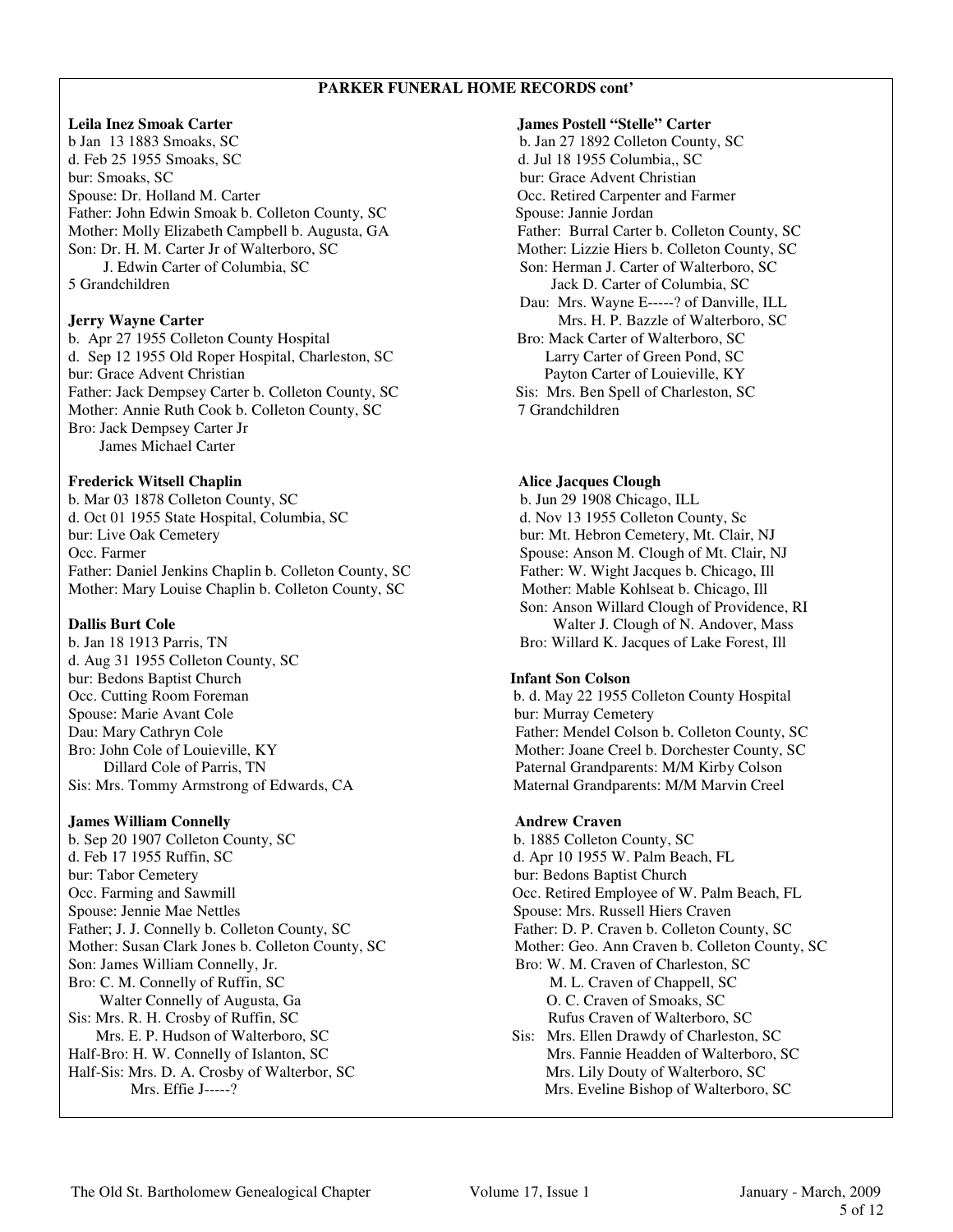### **JAMES SMITH FAMILY Additions and Corrections:**

 Four children listed under #161 Hiburnia Elminia Smith and James Madison Smoak are not their children but their grandchildren. They are #587 Grace Smoak, #588 Evelyn Smoak, #589 Ralph Smoak, and #590 Harold Smoak.

 Please list the following children under #585 Robert "Fulton" Smoak and his wife Florence Lula Herndon (should be Lula Florence Herndon): #587 Grace Truman Smoak, #588 Evelyn Smoak, #589 John Ralph Smoak, and #590 James Harold Smoak. **These corrections contributed by David Hiott** 

Listed with #157 Jane Selena Smith is her husband Robert Black (not Robert T. Black). He was not a Baptist Minister but a member of the Baptist faith.

 **Additional Information**: #560 Elizabeth Elmira "Lizzie" Black born Nov 04 1867, #561 Sabra Jane Black born Nov 03 1869, #562 Robert English Black born Aug 05 1872, and #563 Josephine Adella "Della" Black born Aug 22 1873 died Sep 04 1953 married Henry Bass on Jun of 1891. Josephine Adella "Della" Black Williams buried Williams Town Cemetery, Williams, SC. #564 Nattie Tallula "Lula" Black born Dec 10 1875, #565 M. G. Black (listed in 1880 Census may be in error she was not listed in the family bible), #566 William Benjamin Black born Apr 23 1878, #567 Donie Pearle Black born Apr 11 1881 died Oct 25 1952 married Perry Burrell Sanders on Mar 15 1904. Donie Black Sanders was buried in Live Oak Cemetery in Walterboro, SC, #568 Cora May Black born May 06 1883, #569 Thomas Black born Jul 19 1885 died Apr 17 1953 married Annie Laurie Thomas on Jun 15 1913, #570 Walter Black born Oct 03 1887 married Vera Crosby on Mar 27 1918 (div). Walter Black (Baptist Minister) never remarried and is buried Black Family Cemetery in Ruffin, SC.

### **These additions and correction contributed by Bob Williams.**

### **JAMES SMITH FAMILY Generation Four cont'**

- .165. **Charles Capers "Charley" Smith**, born Aug 15 1876, died Oct 26 1932, buried in Zion United Methodist Church, Bamberg Co., SC. He married **Nora Lee Walker**, born Aug 13 1881, (daughter of **Charles E. "Charlie" Walker** and **Susan E. Rentz**) died Oct 11 1942, buried in Zion United Methodist Church, Bamberg Co., SC.
	- *Children:*<br>600 i. Charles W
	- i. Charles Walker Smith, born Feb 08 1906, died May 27 1980, buried in Zion United Methodist Church, Bamberg Co., SC. He married Genevieve Campbell.
	- 601 ii. James Powell "Jimmie" Smith, born Jul 13 1907. He married Tula Ellis.<br>602 iii. Kittie Marie Smith, born Dec 10 1910. She married Dewey Willis.
	- iii. Kittie Marie Smith, born Dec 10 1910. She married Dewey Willis.
	- 603 iv. Neta Sue Smith. She married John P. Jeremiah.
	- 604 v. Scott Smith. He married Margaret Unknown. Margaret was from Poland.
	- 605 vi. Betty Ruth Smith. She married (1) John Rheames, div., married (2) J. C. Cook, married (3) George Wescott.
- 166. **Henry Smith**, born Sep 08 1838 in Colleton Co., SC, died Oct 08 1921 in Colleton Co., SC. He married (1) **Sarah Ann Carter**, between 1855 & 1860 in Colleton Co., SC, born Aug 07 1835 in Colleton Co., SC, died Aug 30 1871 in Colleton Co., SC.

### *Children:*

- 606 i. Allen Smith, born Aug 12 1862 in Colleton Co., SC, died Jul 19 1883 in Colleton Co., SC.
- 607 ii. Eli William Smith, born Jul 19 1866 in Colleton Co., SC, died Feb 12 1952. He married (1) Pamela Hiers. He married (2) Fannie O'Quinn, born about 1883, died about 1958 in Deland, Volusia Co., Fl.
- 608 iii. Erasmus Smith, born Jan 31 1868 in Colleton Co., SC, died Mar 03 1936. He married Rebecca Pet Fralix, born about 1873 in Colleton Co., SC, died about 1939 in Colleton Co., SC.
- 609 iv. Benjamin Smith, born Aug 30 1871.

 Henry married (2) **Mary Elizabeth Walker** about 1871 (daughter of **William Pledger Mouzon Walker** and **Eursula "Sula" Miller**). He married (3) **Sarah Walling**, married about 1902, born Oct 14 1868, died Mar 07 1940.

- *Children:*
- 610 v. Betsy Smith, born Aug 02 1902 in Walterboro, Colleton Co., SC.
- 167. **Jane Elizabeth Smith**, born Jan 01 1841 in Colleton Co., SC, died Jul 14 1922 in Colleton Co., SC, buried in Live Oak Cemetery, Walterboro, SC. She married **Robert Black**, married after 1865, born Sep 05 1822, (son of **Robert Black** and **Nancy Rice**) died Jul 29 1896, buried in Carter's Ford Baptist Church, Lodge, SC.
	- *Children:*
	- 611 i. Caroline R. Black, born Oct 13 1866 in Colleton Co., SC.
	- 612 ii. John Black, born Sep 23 1868.
	- 613 iii. Henry W. Black, born Jan 01 1871 in Colleton Co., SC.
	- 614 iv. Richard Black, born Apr 12 1873.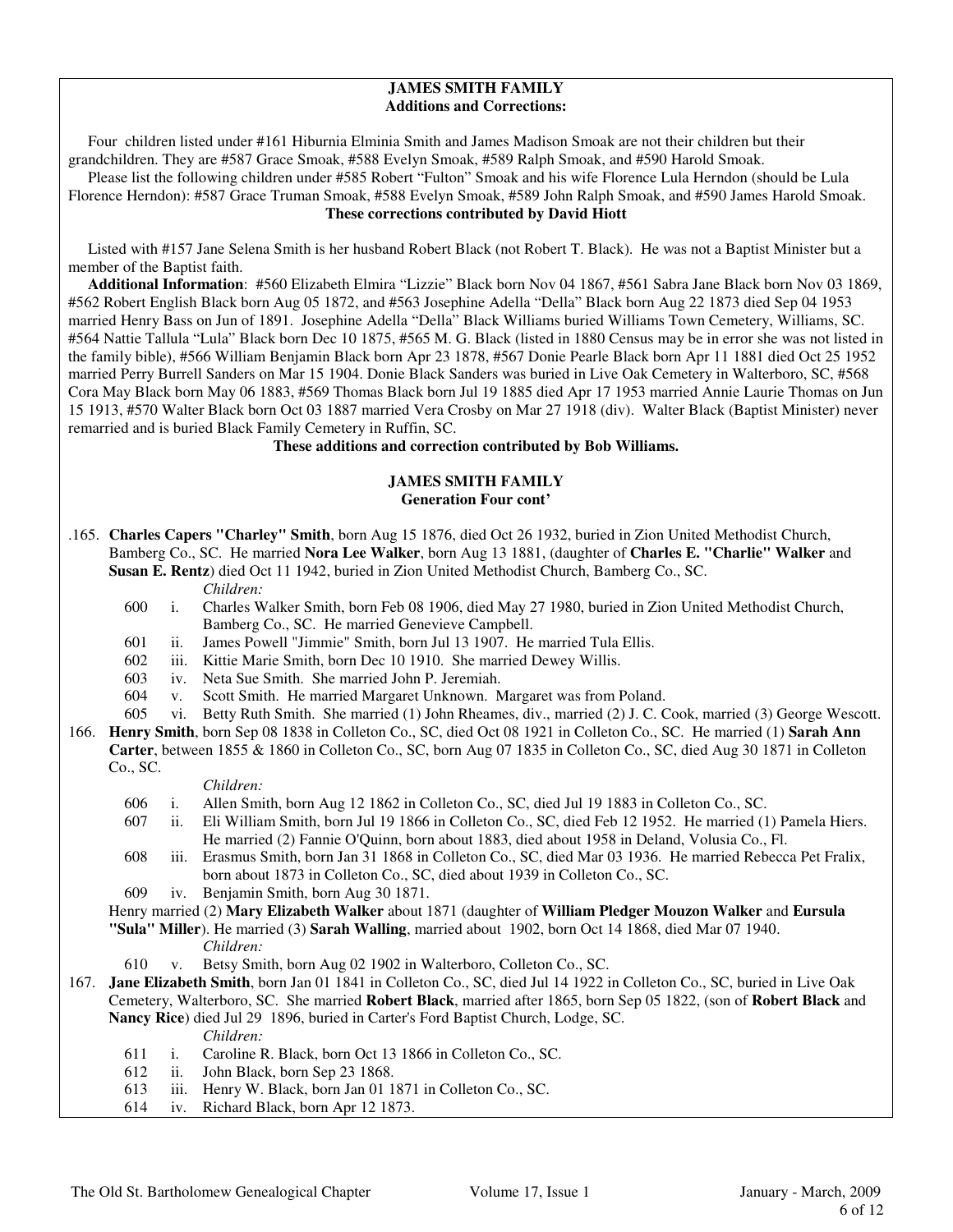- 615 v. Charity Black, born Jul 08 1875 in Colleton Co., SC.
- 616 vi. Mary Eliza Black, born Apr 13 1877 in Colleton Co., SC.
- 617 vii. David B. Black, born Jun 22 1879 in Colleton Co., SC.
- 168. **Emma Isabelle Smith**, born Dec 17 1842 in Colleton Co., SC, died May 07 1903 in Colleton Co., SC, buried in Ramsey Family Cemetery. She married (1) **Joseph "Joe" Smith**, (See marriage to number 35).
	- *Children:*
	- (See marriage to number 35)
	- She married (2) **George Ramsey**, born Feb 08 1835 in Colleton Co., SC, died Apr 22 1897 in Colleton Co., SC. *Children:*
		- 618 ii. Joseph David "Little Joe" Ramsey, born Mar 28 1874 in Colleton Co., SC, died May 31 1929 in Colleton Co., SC. He married Hattie E. Padgett, born Sep 18 1873, (daughter of Joseph C. "Devil Joe" Padgett and Susan Ann Padgett) died Sep 28 1959.
		- 619 iii. James "Frank" Ramsey, born Sep 26 1876, died Jan 11 1950, buried in Williams Cemetery, Colleton Co., SC. He married Bertie Kinard, born May 11 1880 in Bamberg Co., SC, (daughter of Jacob Kinard and Sarah Unknown) died Jul 12 1946, buried in Williams Cemetery, Colleton Co., SC.
		- 620 iv. Jane Ramsey, born about 1878, died about 1896.
		- 621 v. C. W. Ramsey, born about 1880, died about 1901.
		- 622 vi. George E. Ramsey, born May 01 1880, died Jun of 1901.
		- 623 vii. George Ramsey Jr, born Oct 19 1883, died Jul 17 1957.
- 170. **Paul Smith**, born Apr 25 1845 in Colleton Co., SC, died Apr 12 1924 in Guyton, Ga. He married (1) **Harriett Rebecca** 
	- **"Hattie" Prine**, about 1865, born Sep 07 1848, (daughter of **Robert Francis Prine** and **Hester Miller**) died Dec 17 1888. *Children:*
		- 624 i. Mattie Smith, born Jun 13 1866 in Colleton Co., SC, died May 31 1931, buried in Pine Grove Baptist Church, Walterboro, SC. She married Willis L. Nettles, born about 1846 in Colleton Co., SC, (son of William D. Nettles Jr and Susie "Hannah" Hall) died Jan 18 1910.
		- 625 ii. Emma Isabelle "Belle" Smith, born May 30 1870, died Aug 03 1944. She married Charlie M. Valentine, May 30 1890, born Feb 03 1866, (son of Casper Ludwig Valentine and Catherine Reeves) died Oct 04 1917.
		- 626 iii. Charles B. Smith, born Dec 11 1871.
		- 627 iv. John A. Smith, born about 1872.
		- 628 v. Jane Smith, born about 1874.
		- 629 vi. Laura Elizabeth Smith, born May 25 1876. She married Joseph "Bunyan" Hiott, born Mar 01 1891, died Mar 02 1951, buried in Evergreen Christian Church, Walterboro, SC.
		- 630 vii. Johnnie A. Smith, born Mar 09 1877.
		- 631 viii. Effie Lee Smith, born Feb 19 1881.
		- 632 ix. Maude A. Smith, born Feb 14 1882.
		- 633 x. Carry Verdell Smith, born Jun 19 1883. She married Lawrence Bartlett Hodges, married Dec 14 1904 in Effingham County, Ga, born Jun 22 1882 in Effingham County, Ga, died Jul 17 1964 in Effingham County, Ga.
		- 634 xi. Paul Smith, born Mar 11 1885.
		- 635 xii. Adams Eugene Smith, born Mar 11 1885. He married Fannie Devillas Garett, Dec 25 1906.
		- 636 xiii. Hattie Smith, born Feb 18 1887, died May 04 1914. She married Rich F. Brant.

 He married (2) **Alice Abbott**, Sep 25 1892 in Effingham County, Ga, born Nov 06 1873 in Effingham County, Ga, died Feb 22 1934 in Effingham County, Ga.

- 171. **Salena Lena "Sarah" or "Laney" Smith**, born about 1847 in Colleton Co., SC. She married **Barney Smith**, born about 1855 in South Carolina, (son of **Thomas Smith** and **Rebecca Warren**). **Barney**: There seem to be a total of 7 children for this family.
	- *Children:*
	- 637 i. Selina Smith, born about 1870.
	- 638 ii. Olive Smith, born about 1872.
- 172. **Mary "Martha" Smith**, born about 1854 in Colleton Co., SC. She married **John "Bill" Crosby**. *Children:*
	- 639 i. Willie J. Crosby, born Nov 18 1891, died about 1939. Hannah Laurie Robertson b. Nov 14 1891.
	- 640 ii. John Quillie Crosby, born Feb 02 1886, died Nov 20 1957. Married Fannie Robertson.
	- 641 iii. David Crosby, born Sep of 1881. Married Molly Crosby.
	- 642 iv. Robert Crosby. Married Eunice Robertson.
	- 643 v. Janie Crosby, born Jun 25 1896. She married John "Morton" Robertson, Aug 30 1908, born about 1890 in Colleton Co., SC, (son of Frank Robertson and Ella Ritter) died Jul 17 1932 in Colleton Co., SC.
- 173. **Sarah Ann Rosa Kicklighter**, born May 06 1840, died Oct 07 1889. She married (1) **Isham Padgett**, married about 1860,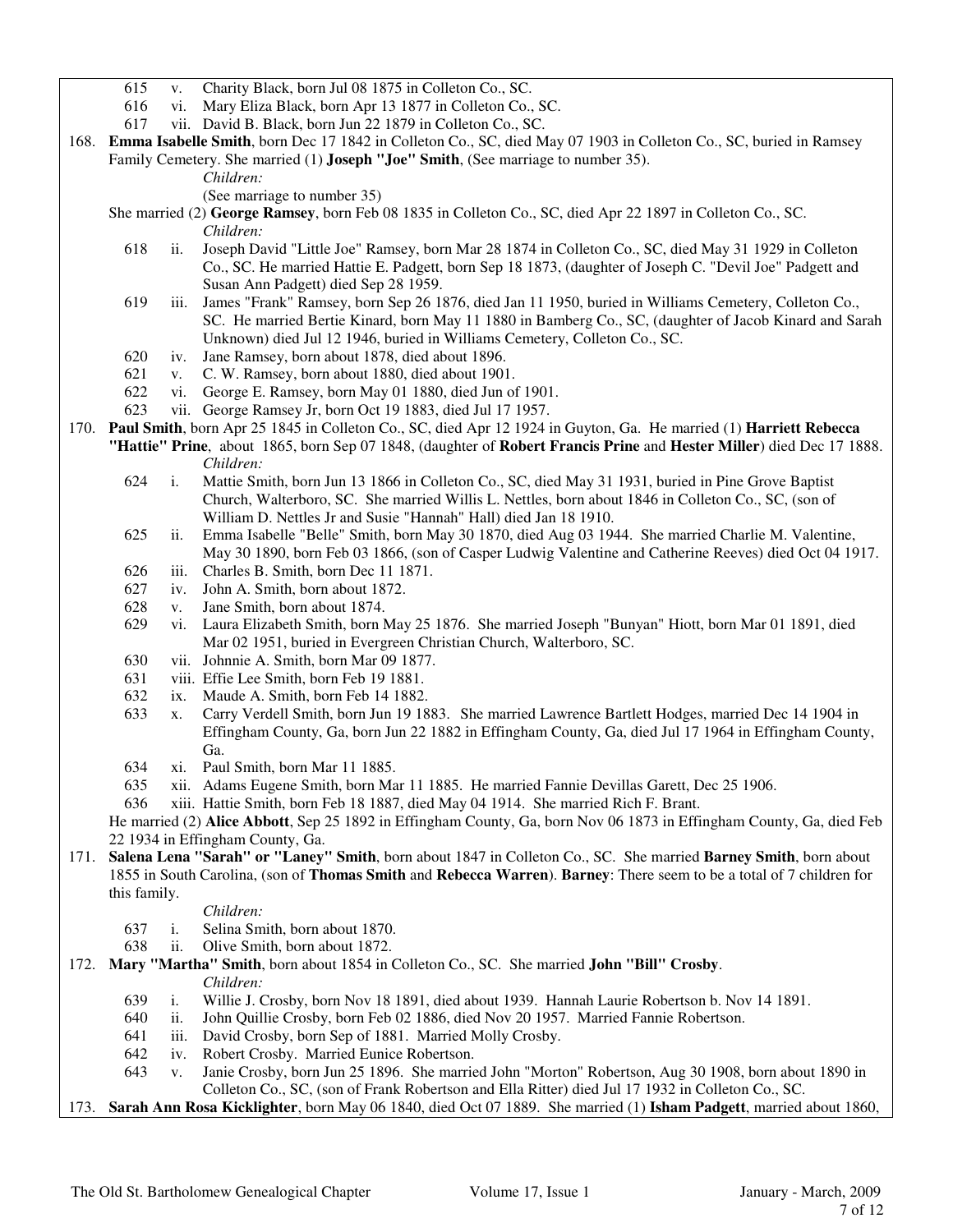born about 1810, (son of **Samuel S. "Teacher Sam" Padgett** and **Elizabeth Goodwin**) died Oct of 1866. *Children:*

- 644 i. Sarah Padgett, born Sep 03 1861 in Colleton Co., SC, died Mar 15 1862.
- 645 ii. Noel Padgett, born May 10 1863 in Colleton Co., SC, died about 1928 in Bamberg Co., SC. He married Jenny Turner, born about 1868, died about 1961.
- 646 iii. Charles "Charley" Padgett, born May 08 1866 in Colleton Co., SC, died about 1900 in Hampton Co., SC. He married Alice Benton.

### She married (2) **John William Smith**.

*Children:*

- 647 iv. Lewis Smith.
- 648 v. Berry Smith.
- 649 vi. Rosey Smith.
- 650 vii. Henry Smith.
- 651 viii. David Smith.
- 175. **Mary Jane Kicklighter**, born May 11 1844, died Nov 27 1927. She married **John Simeon "Simmie" Lyons**, born Oct 02 1826, (son of **John Lyons** and **Elizabeth Unknown**) died Jun 17 1890, occupation Baptist Minister.
	- *Children:*
	- 652 i. Minnie Lyons, born Sep 02 1875, died Jul 06 1957, buried in Smoaks Baptist Church, Smoaks, SC. She married Josephus Duncan "Bub" Padgett, born Aug 13 1875, (son of Duncan Padgett and Asbell Kicklighter).
	- 653 ii. Mittie Rebecca Lyons, born about 1877, died about 1953. Married Benjamin F. Fralix.
	- 654 iii. Mattie Shuler Lyons, born Mar 15 1879, died Jul 05 1963. Married John Adam "Bub" Carter.
	- 655 iv. George W. "Washie" Lyons, born Sep 29 1881, died Sep 16 1973.

### 177. **William Thomas Kicklighter**, born about 1848, died in Florida, served in Civil War. He married **Julia Elizabeth Carter**. *Children:*

- 656 i. H. Levy Kicklighter.
- 657 ii. Cornelous B. Kicklighter.
- 658 iii. Minnie Kicklighter.
- 659 iv. J. Franklin Kicklighter.
- 660 v. Emma Kicklighter.
- 661 vi. Mabel Kicklighter.
- 662 vii. Effie Kicklighter.
- 663 viii. Earl Kicklighter.
- 178. **Elvira Kicklighter**, born Sep of 1851 in South Carolina. She married **James Daniel Smoak**, Nov 11 1875 in Barnwell Co., SC, born Jun 18 1851 in Barnwell Co., SC, (son of **George W. Smoak** and **Susanna Rentz**) died Dec 12 1898 in Bamberg Co., SC, buried in Old Oak Cemetery, Spring Branch, Bamberg, SC.
	- *Children:*
	- 664 i. Marion Smoak, born Aug of 1876 in Barnwell Co., SC. He married Wilhelmina Unknown.
	- 665 ii. Amanda Smoak, born Dec of 1878 in Barnwell Co., SC.
	- 666 iii. Lula Smoak, born Apr 02 1880 in Barnwell Co., SC, died Aug 13 1884 in Barnwell Co., SC, buried in Old Oak Cemetery, Spring Branch, Bamberg, SC.
	- 667 iv. Henry D. Smoak, born Jul of 1884 in Barnwell Co., SC.
	- 668 v. David S, Smoak, born Sep of 1887 in Barnwell Co., SC.
	- 669 vi. Carrie Smoak, born Oct of 1889 in Barnwell Co., SC.
	- 670 vii. J. Daniel Smoak, born Nov of 1893 in Bamberg Co., SC.
	- 671 viii. May E. Smoak, born Dec of 1896 in Bamberg Co., SC.
	- 672 ix. Duke Smoak, born May of 1898 in Bamberg Co., SC.
- 179. **Catherine Kicklighter**, (See marriage to number 105.)
- 180. **James Kicklighter**, born about 1853. He married **Hyburnia Padgett**.
	- *Children:*
	- 673 i. Laura Kicklighter.
	- 674 ii. Jospehine Kicklighter.
- 181. **Henry Kicklighter**, born about 1856. He married **Unknown DuBois**.
	- *Children:*
	- 675 i. George Kicklighter. He married Ottie Ritter.
	- 676 ii. Agnes Kicklighter.
	- 677 iii. Janet Kicklighter.
	- 678 iv. Pearl Kicklighter.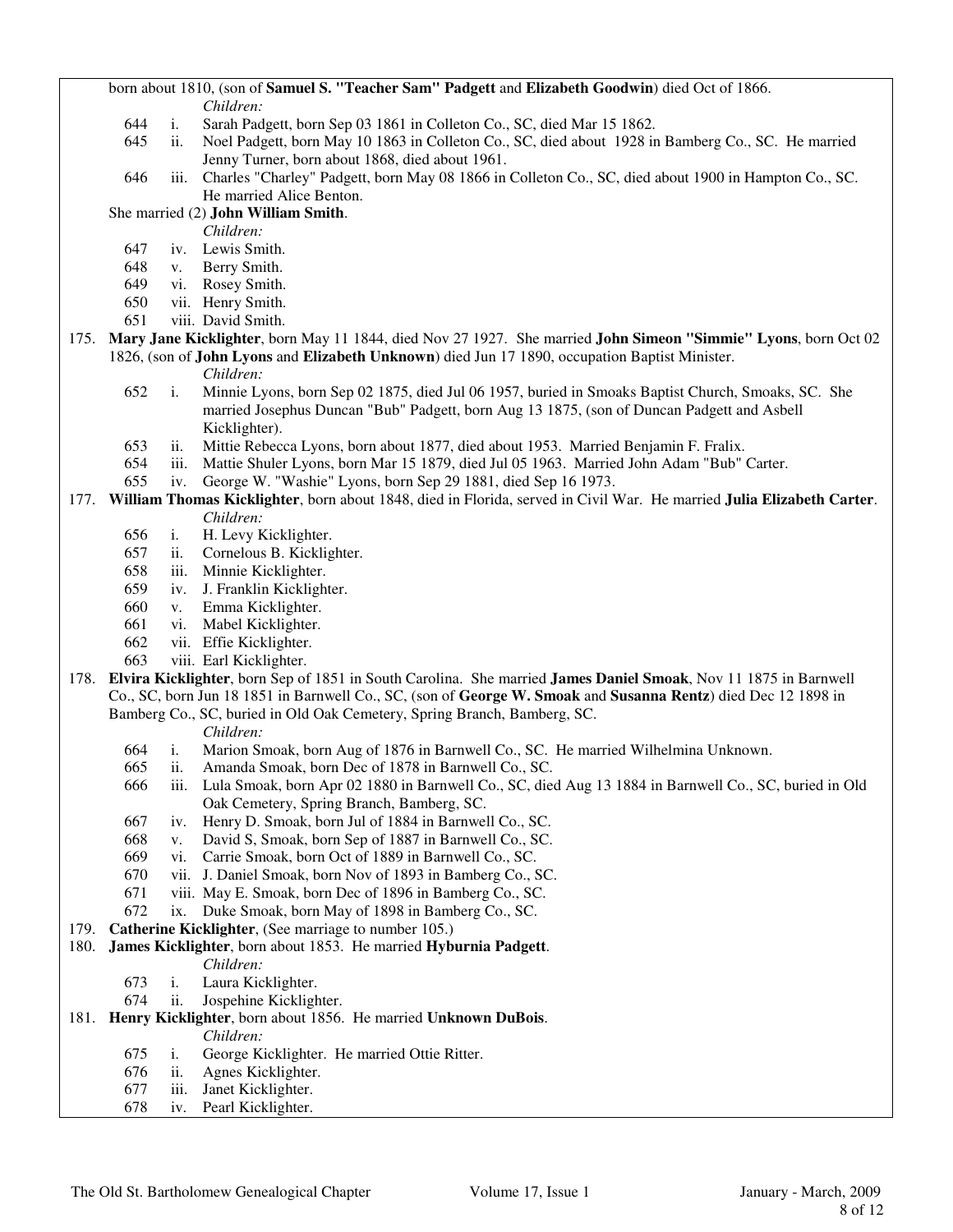679 v. Leo Kicklighter.

- 680 vi. Virgie Kicklighter.
- 183. **John Kicklighter**, born about 1862 in Colleton Co., SC, died Apr 21 1934, buried in Rice Patch Christian Church, Islandton, SC. He married **Mary "Alice" Polk**, born about 1859 in Colleton Co., SC, died about 1929, buried in Rice Patch Christian Church, Islandton, SC. **Mary**: Daughter of Tommie Polk and Jessie Polk.

*Children:*

- 681 i. Cenie Kicklighter, born Dec 20 1885 in Colleton Co., SC, died Feb 11 1970 in Colleton County Hospital, Walterboro, SC, buried Feb 12 1970 in Bedon Baptist Church, Walterboro, SC. She married (1) Hennant S. Wilder, died 1940. She married (2) Grover Carroll Seigler Sr, born Mar 14 1896 in Colleton Co., SC, (son of Irvin Asbury Seigler and Georgia Etta Reeves) died Dec 27 1975 in Walterboro, Colleton Co., SC, buried in Bedon Baptist Church, Walterboro, SC, a Veteran of World War I, Retired merchant and carpenter.
- 682 ii. John Albert Kicklighter, born May 17 1895 in Islandton, Colleton Co., SC, died Nov 13 1965 in Islandton, Colleton Co., SC, buried in Rice Patch Christian Church, Islandton, SC, a Veteran of World War I. He married Rumell Gibson, Feb 28 1924, born Feb 18 1909 in Islandton, Colleton Co., SC, (daughter of William Oliver Gibson and Mary Gatsie "Molly" Rentz) died Apr 30 1998 in Oakwood Health Care Center, Walterboro, SC, buried May 03 1998 in Rice Patch Christian Church, Islandton, SC, Retired Inspector/Westinghouse.
- 683 iii. Charles Blancho Kicklighter, born Sep 13 1898 in Islandton, Colleton County, SC, died Sep 04 1964 in Charleston, SC, buried Sep 06 1964 in Greenlawn Cemetery, Walterboro, SC. He married Hattie Odell Sineath, Sep 26 1923 in Walterboro, Colleton Co., SC, born Dec 05 1905 in Islandton, Colleton Co., SC, (daughter of John Charles Sineath and Ella Virginia Stone) died Apr of 1982. .
- 684 iv. Jesse Franklin Kicklighter, born Mar 27 1889 in Colleton Co., SC, died Apr 02 1981 in Islandton, Colleton Co., SC, buried in Rice Patch Christian Church, Islandton, SC. He married Gerheu Owings, born Jun 04 1895 in Fountain Inn, SC, died Jun 18 1966 in Colleton County Hospital, Walterboro, SC, buried in Rice Patch Christian Church, Islandton, SC.
- 685 v. Thomas H. Kicklighter, born Aug 18 1891, died Jan 30 1916.

### 184. **Henrietta Kicklighter**. She married **Jim Carter**.

### *Children:*

- 
- 686 i. Wroten Henry Carter, born Aug 24 1888.<br>687 ii. Moton Hansford Carter, born Aug 24 188 ii. Moton Hansford Carter, born Aug 24 1888.
- 185. **Asbell Kicklighter**, (See marriage to number 106.)
- 186. **Stephen Herndon**, born Apr 13 1845, died about 1911, buried in Williams Cemetery, Williams, SC. He married **Henrietta "Etta" Thompson**.
	- *Children:*
	- 688 i. Nancy Isabelle Herndon, born Jul 15 1867, died Aug 21 1915. She married George V. Kinard, born Jun 22 1868, (son of Lewis Kinard and Winnie Robertson) died Oct 18 1949 in Ruffin, Colleton County, SC, buried in Kinard Family Cemetery, Smoaks, SC.
	- 689 ii. John Herndon, born about 1870.
	- 690 iii. Henrietta "Etta" Herndon, born about 1872.
	- 691 iv. Frank O. Herndon, born Nov 20 1880, died Dec 25 1944. He married Henny Westbury.
	- 692 v. William Herndon, born between Jul 01 1881 and 1888.
- 188. **Richard Herndon**, born about 1851. He married **Adeline Unknown**, born about 1855.
	- *Children:*
	- 693 i. Capers Herndon, born about 1873.
	- 694 ii. Charlie Herndon.
	- 695 iii. Jasper Herndon, born about 1880.
- 190. **Henrietta Herndon**, born about 1845, died Aug 28 1930.
	- *Children:*
	- 696 i. Frank D. Herndon, born about 1888, died May 21 1948.
- 191. **James E. Herndon Jr**, born Oct 03 1857, died Jun 22 1925/29, buried in Bethel Methodist Church Cemetery.
	- He married **Ellen M. Unknown**, born Dec 15 18--, died May 21 1915, buried in Bethel Methodist Church Cemetery. *Children:*
		- 697 i. Mittie or Mattie Ellen Herndon, born about 1876. She married Franklin Charlie Walling.
		- 698 ii. Joe E. Herndon, born about 1886.
		- 699 iii. Ida A. Herndon, born about 1888.
		- 700 iv. Minnie E. Herndon, born about 1890.
- 194. **Ripley H. "Rip" Herndon**, (See marriage to number 96.)
- 198. **Perry S. Smith**, born May 10 1852, died Mar 05 1915. He married (1) **Rebecca Kinsey**, (daughter of **Riley Kinsey** and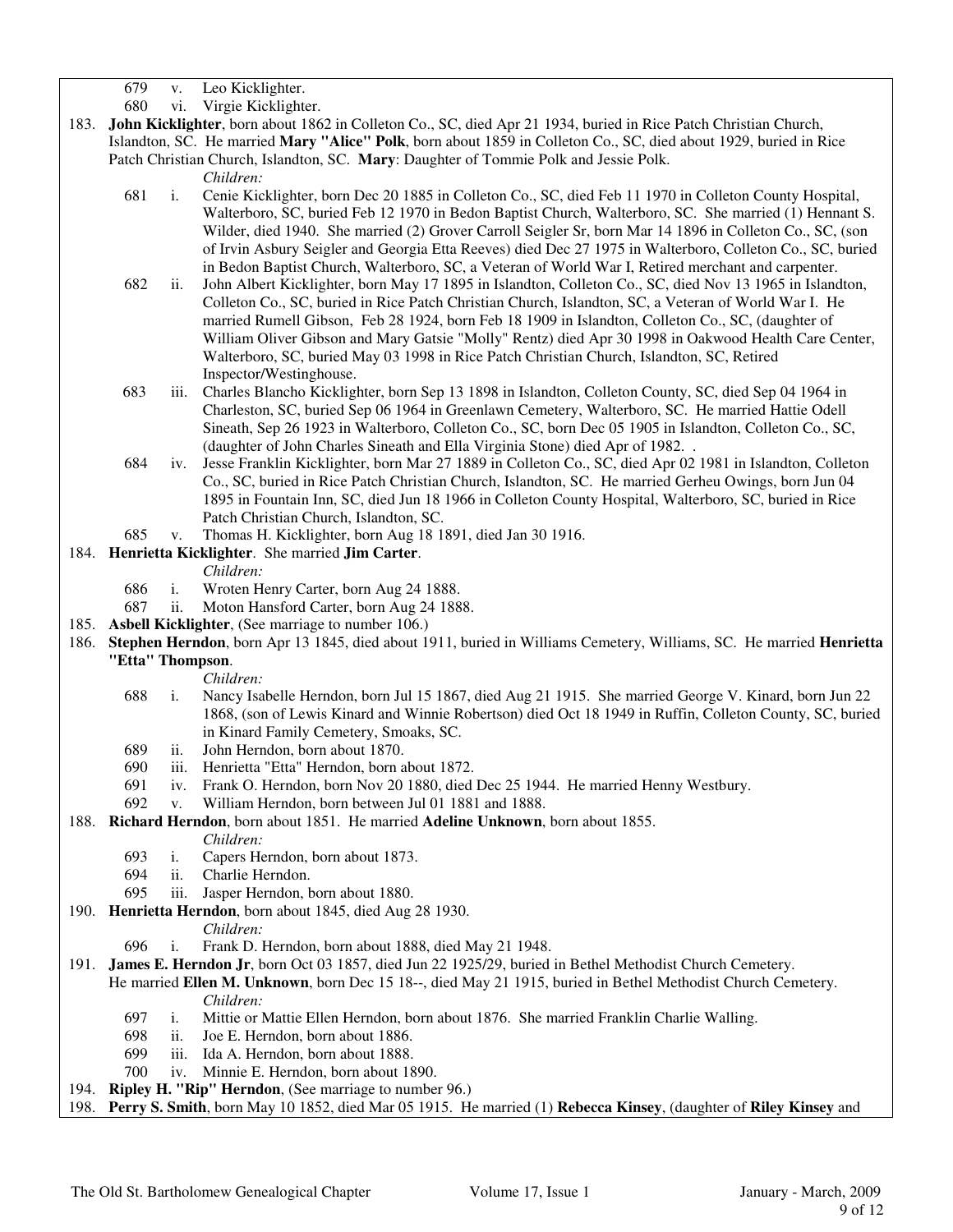### **Nancy McDowell**).

- *Children:* 701 i. John Smith. Married Josephine Jones.
- 702 ii. Hybernia Smith, born about 1863.
- 703 iii. Byrdette "Byrd" Smith, born about 1871. Married Alice Benton.
- 704 iv. Julia Smith, born about 1875. Married Joseph Benton.
- 705 v. Joella Rebecca Smith, born about 1882, died Dec 18 1939. Married Richard Elmo Humphries.

He married (2) **Annie Laurie Crosby**, born Jul 09 1861, died Jan 13 1919.

*Children:*

- 706 vi. Franklin Smith.
- 707 vii. Carrie Smith.
- viii. Aquilla Percy "Quillie" Smith, born Sep 28 1884, died Mar 16 1960, buried in Smoaks Baptist Church, Smoaks, SC. He married Nellie Barnes, born Mar 31 1891 in Colleton Co., SC, (daughter of Ransom "Ran" Barnes and Mary Carter) died Jul 02 1981 in Colleton Regional Hospital, Walterboro, SC, buried in Smoaks Baptist Church, Smoaks, SC.
- 709 ix. Hattie Elizabeth Smith, born Dec 23 1892, died Feb 10 1963, buried in Smoaks Baptist Church, Smoaks, SC. She married William Harry Strickland, Apr 28 1923, born Apr 20 1900, (son of Eddie William Strickland and Sarah Catherine Kinsey) died Jun 10 1994.
- 199. **Barney Smith**, (See marriage to number 171.)
- 202. **English Willie "Eng" Smith**, born Nov 11 1857, died Mar 13 1939. He married (1) **Joanna Drawdy**, born Jan 20 1860, (daughter of **Peter Albert White Drawdy** and **Elvira Smith**) died Feb 09 1930.
	- *Children:*
	- 710 i. Edward Campbell "Ed" Smith, born Apr 30 1889 in Colleton Co., SC, died Jan 01 1961 in Colleton County Hospital, Walterboro, SC, buried in Live Oak Cemetery, Walterboro, SC. Married Emily Rabb.
	- 711 ii. Daisy Smith. Married Raymond E. Reynolds.
	- 712 iii. Charles Holland Smith, born Nov 24 1893 in Colleton Co., SC, died Oct 17 1949 in Green Pond, Colleton Co., SC, buried in Live Oak Cemetery, Walterboro, SC. Married Florrie Maxey.

### He married (2) **Mary Benton**.

205. **Hyburnia Smith**, born about 1863, died about 1926.

*Children:*

- 713 i. Elizabeth "Lizzie" Smith, born about 1897, died Jul 4 1959 in Colleton County Hospital, Walterboro, SC, buried in Smoaks Baptist Church, Smoaks, SC. She married Leon Maxey, born Apr 02 1893 in Colleton County, SC, died Feb 5 1977 in Colleton Regional Hospital, Walterboro, SC, buried in Smoaks Baptist Church, Smoaks, SC, a Veteran of World War I, Retired Farmer. Leon: Son of George Riley Maxey and Mattie Carter Maxey.
- 210. **Julius B. Drawdy**, born Apr 08 1857, died Feb 05 1935. He married **Mary Anne Catterton**, born Sep 13 1859, died Feb 12 1916.

*Children:*

- 714 i. Grover Cleveland Drawdy, born Aug 28 1884, died Mar 15 1952, buried in Sandy Dam Methodist Church, Walterboro, SC. He married Olive "Lucille" Hoats, about 1917 in Walterboro, Colleton Co., SC, born Nov 7 1897 in Colleton Co., SC, died Aug 7 1988 in St Francis Hospital, Charleston, SC, buried in Sandy Dam Methodist Church, Walterboro, SC. Olive: Daughter of James Christopher Hoats and Catherine Gahagan Hoats.
- 211. **Joanna Drawdy**, (See marriage to number 202.)
- 217. **Missouri Barnes**, born Jan 31 1864, died May 28 1909, buried in Little Swamp United Methodist Church, Smoak, SC. She married **Isham Padgett**, born Sep 14 1862, (son of **James Graham Padgett** and **Elizabeth "Betsy" Unknown**) died Mar 04 1937, buried in Little Swamp United Methodist Church, Smoak, SC.

*Children:*

- 715 i. Rotten W. Padgett, born Jun 16 1887, died Aug 24 1888, buried in Little Swamp United Methodist Church, Smoak, SC.
- 716 ii. Holland Isham Padgett, born Jun 07 1893, died Sep 14 1957, buried in Little Swamp United Methodist Church, Smoak, SC. He married Annie Mell Strickland, born Aug 15 1902, died Jan 23 1973, buried in Little Swamp United Methodist Church, Smoak, SC.
- 717 iii. Polly N. Padgett, born Feb 14 1896, died May 15 1897, buried in Little Swamp United Methodist Church, Smoak, SC.
- 718 iv. Elick S. P. Padgett, born May 03 1900, died Nov 04 1900, buried in Little Swamp United Methodist Church, Smoak, SC.
- 719 v. Eva Mell Padgett, born Jan 30 1903, died May 07 1903, buried in Little Swamp United Methodist Church. .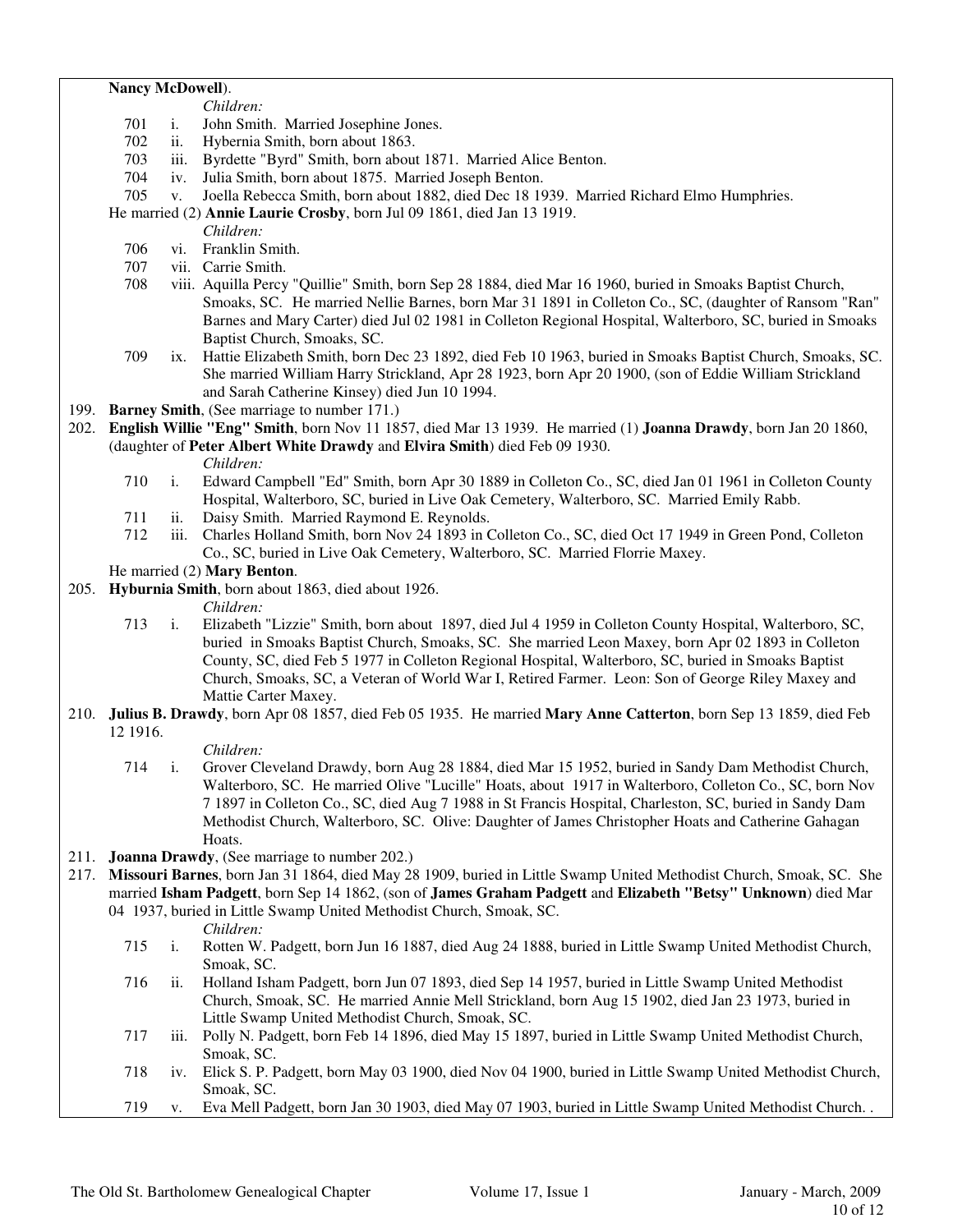- 720 vi. Infant Son Padgett, born May of 1904, died May of 1904, buried in Little Swamp United Methodist Church, Smoak, SC.
- 221. **James B. "Jim" Barnes**, born about 1876, died about 1930. He married **Mamie Barnes**, born about 1877, died about 1950. **Mamie**: Daughter of Ran Barnes.

*Children:*

- 721 i. James Melvin Barnes, born about 1899 in Smoaks, Colleton Co., SC, died May 04 1970 in Walterboro Nursing Home, Walterboro, SC, buried in Hagan Cemetery, Smoaks, SC. He married Azalea Barnes, born about 1899, (daughter of Willie Oscar or Odell Barnes and Elmina Smith) died about 1966.
- 722 ii. Eula Barnes, born about 1912 in Colleton County, SC, died Mar 20 1938 in Walterboro, Colleton County, SC, buried in Little Swamp United Methodist Church, Smoak, SC. She married George Dewey Lyons, born Oct 8 1916 near Smoaks, Colleton Co., SC, (son of Walter Dixon Lyons and Ella Drucille Linder) died May 5 1970 in Charleston Hospital, Charleston, SC, buried in Hagan Cemetery, Smoaks, SC.
- 223. **Angus Berry Barnes**, born about 1881, died about 1916. He married **Mary Jane "Josephine" Carter**, married about 1902, born Apr of 1886, (daughter of **Angus Lartigue "Lark" Carter** and **Martha A. Blume**) died Mar 07 1940. *Children:*
	- 723 i. Marion Barnes, born about 1903.
	- 724 ii. Eugene Barnes, born Jun 15 1905 in Colleton Co., SC, died Feb 27 1986 in Darlington Hospital, Darlington, SC, buried in Crescent Hill Memorial Gardens, Columbia, SC, Trucker. He married Bennie Taylor, Sep 15 1928, born Nov 14 1911, (daughter of Henry Benjamin Taylor and Annie Catherine Crosby).
	- 725 iii. Lossie Barnes, born about 1906.
	- 726 iv. Mattie Lee Barnes. Mattie Lee Barnes Scoggins was living in Spindale, NC. She married Paul Scoggins.
	- 727 v. Ora Barnes. Ora Barnes married Mr Starks.
	- vi. Edna Barnes. She married Henry Scoggins. Henry: Henry and Paul Scoggins are brothers who married sisters.
- 225. **Sarah Elizabeth Smith**, born Mar 24 1862 in Colleton Co., SC, died Aug 07 1941 in Charleston, SC, buried in Doctor's Creek Baptist Church, Walterboro, SC. She married **Richard Rice Black**, born Jan 10 1854, (son of **Richard R. Black** and **Sarah Padgett**) died Mar 31 1905, buried in Doctor's Creek Baptist Church, Walterboro, SC.
	-
	- *Children:*<br>729 *i.* Florence I i. Florence Black, born about 1889 in Colleton County, SC, died about 1965 in Colleton Co., SC. She married Benjamin Capers Garris, born Oct 03 1868 in Colleton Co., SC, (son of Abner B "Abbie" Garris Sr and Elizabeth Amanda "Lizzie" Miley) died May 3 1930 in Colleton Co., SC.
	- 730 ii. Robert Newton Black, born Dec 10 1890 in Colleton Co., SC, died Oct 14 1946 in Marlboro Co., SC. He married Mary Cooper Smith, born Nov 21 1895, (daughter of Joseph Pearson Smith and Mary Ella McAlhany).
	- 731 iii. Sarah "Alease" Black, born Mar 31 1892 in Colleton Co., SC, died Nov 08 1965 in Colleton County Hospital, Walterboro, SC, buried in Carter's Ford Baptist Church, Lodge, SC. She married Jessie Lee Crosby, born about 1879, died about 1934, buried in Carter's Ford Baptist Church, Lodge, SC. Jessie: Married previously to Fannie Hiers b. 1883 d. 1920. Jesse and Fannie Hiers Crosby had 7 children.
	- 732 iv. Henry Grady Black, born Aug of 1894, died Feb 21 1956. He married Eula O'Nora Smoak, born Aug 23 1904 in Smoaks, Colleton Co., SC, (daughter of Daniel Henry M. Smoak and Mahala Arabell Hudson) died in Colleton Co., SC.
	- 733 v. John Wescott Black, born Aug 26 1903. Living in Charleston, SC as of Aug 1941.
	- 734 vi. J. M. Black. Living in Greenville, SC as of Aug 1941.
	- 735 vii. C. L. Black. Living in Greenville, SC as of Aug 1941.
	- 736 viii. Lula Black. Living in Lodge, SC as of Aug 1941. She married Wildon B. Smith, born May 14 1895 in Colleton Co., SC, (son of Charlie H. Smith and Dora Ramsey) died Aug 02 1964 in Colleton County Hospital, Walterboro, SC, buried in Little Swamp United Methodist Church, Smoak, SC, Painter.

### **ANNUAL OLD ST. BARTHOLOMEW GENEALOGICAL CHAPTER WORKSHOP**

 On June 23, 2009 our chapter will have their annual genealogical workshop at 609 Black St., Walterboro, SC. What a wonderful time to meet with fellow researchers and listen to quest speakers as well as visit the genealogical research center . We will begin with Registration at 9:00AM, our Guest Speakers will begin between 9:30 and 10:00 and Research 2:00 til 4:00. We suggest that you bring your research material with you because you will be pleasantly surprised with all the information located at the Research Center and there will be people there to assist you. More details my be viewed on our web site. **MARK YOUR CALENDAR. WE'LL SEE YOU THERE**.